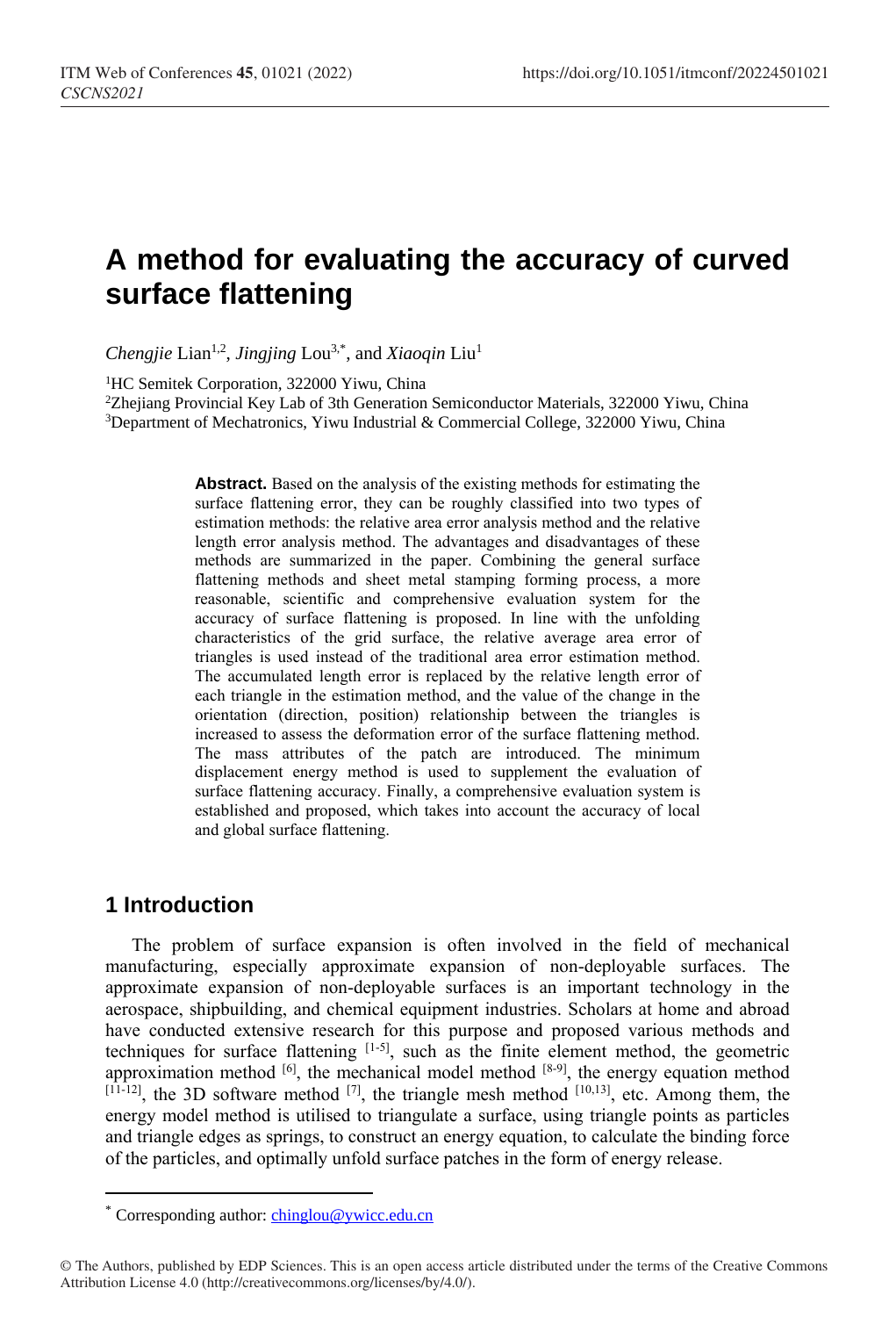Although the analysis of the surface development error is mentioned in these surface flattening algorithms, the accuracy analysis of surface development has not been introduced as a research focus. Based on the research of the free-form surface flattening algorithm of multi-point forming plate parts, Zhang [14] theoretically analysed the reasons that caused the free-form surface expansion error. Mao <sup>[15]</sup> established a comprehensive error analysis mathematical model based on different emphases on various error requirements, and designed an error analysis system for free-form surface approximate flattening. A new Isogeometric Analysis (IGA) beam element was developed by integrating the displacement field of the element, which was approximated by the NURBS basis, with the internal work formula of Euler-Bernoulli beam theory with the small deformation and elastic assumptions. An effective alternative to standard Finite Element Analysis for shape error analysis of functional surface was proposed [16]. However, most of these studies only describe the accuracy of surface development as an evaluation of the effectiveness of the surface flattening algorithm [17-20]. For the evaluation of the development accuracy of nondevelopable surfaces, the effectiveness of a flattening method is evaluated by indicators such as the area change rate and the edge length change rate. However, the currently widely used evaluation methods of the area change rate and the edge length change rate have some limitations, and cannot comprehensively reflect the accuracy of surface development. Therefore, based on the geometric changes of the graphics involved in the process of surface flattening, an evaluation system for the accuracy of surface flattening is designed and established in this paper. Additionally, the errors of surface development accuracy from the shape and position changes of the graphic geometry are comprehensively measured.

## **2 The surface flattening deformation**

In the process of surface flattening, subdivision and development are commonly used in the form of 3D mesh surfaces. The area of the triangle in the 3D mesh surface and the area of the flattened triangle will be different. Similarly, the length of the edge of the 3D mesh triangle will change before and after unfolding. These are the two most obvious deformation indicators, and hence this indicator is often used as an evaluation basis for measuring the accuracy of development in general surface flattening algorithms.

### **2.1 Primitive position change**

Being the smallest graphic unit, points are often called primitives. Almost all complex graphics can be composed from or expressed by points. Two points can form a line, three points can form a plane, and countless free points can form a complex surface or body. Taking the common triangular surface in the calculation of surface expansion as an example, it involves many primitive deformations.



**Fig. 1.** Primitive deformation (dominant deformation) in triangles. (a) the triangle before deformation, (b) the triangle after deformation.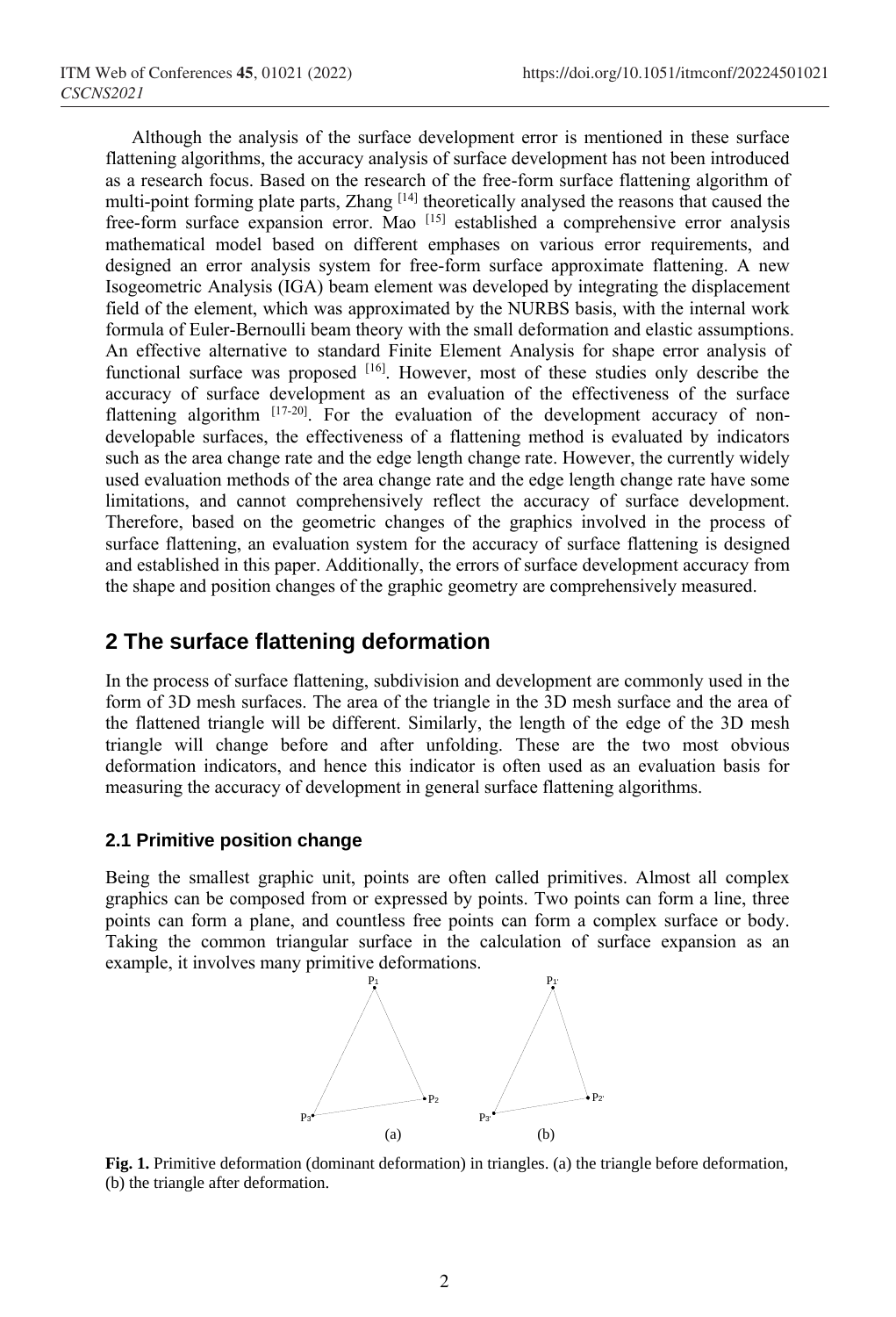As shown in Fig.1,  $\Delta p_1 p_2 p_3$  is connected by points  $p_1, p_2, p_3$ ; when the position of the primitive  $p_1, p_2, p_3$  changes, it causes the deformation of the triangle. Since  $\overline{p_1 \cdot p_3}$   $\langle \overline{p_1 \cdot p_2} \cdot \overline{p_1 \cdot p_2} \cdot \overline{p_2 \cdot p_3} \cdot \overline{p_2 \cdot p_3} \cdot \overline{p_2 \cdot p_3}$ , and  $s_{\Delta p_1 \cdot p_2 \cdot p_3}$   $\langle s_{\Delta p_1 \cdot p_2 \cdot p_3} \rangle$ , and the centroid positions of the two triangles change accordingly. This kind of deformation, caused by the change of the position of the primitive, is obvious, and its deformation can also be measured by the change of the edge length and the area.

### **2.2 Graphical deformation**

Generally speaking, changing the position of the primitive will cause the deformation of the graphics. Still, sometimes the relative position between the primitives does not change, but it can cause another hidden deformation of the graphics. Since this kind of recessive deformation cannot be judged or measured by the commonly used indicators such as the change in edge length and area, it is called recessive deformation in this paper. As shown in Fig.2, there are two right-angled triangles  $\triangle abc, \triangle def$ , where  $ab = ef$ ,  $bc = ed$ ,  $ac = df$ . It can be seen that when *abc* changes to *def* after a certain [transformation,](https://www.collinsdictionary.com/zh/dictionary/english-thesaurus/transformation) the edge length and area of the two triangles do not change. Does this form of primitive change belong to the category of deformation? The obvious answer is yes. Clearly, *abc* and *def* are not the same graphic, the shapes of the two are very different, as well as their centroid positions. Therefore, the triangle has substantially deformed during this change.

The above is the analysis of the deformation of a single primitive (a point or a triangle). When multiple primitives form a graphic, its deformation meaning will be further enriched and extended. As shown in Fig.3, two triangles  $\Delta s_1 s_2 s_3$  and  $\Delta s_1 s_3 s_4$  intersecting in space have an angle of  $\alpha$ , and they are flattened to a plane to obtain an expanded view of  $\Delta p_1 p_2 p_3$  and  $p_1 p_3 p_4$ . Because the triangular sheet flattening process is an equal area expansion, the length and area of each edge of the triangular sheet do not change before and after the expansion.

However, the relative positional relationship of the two triangles has changed. The change in the positional relationship has a huge impact on the flattening result of the surface, and sometimes even exceeds the damage brought about by the deformation of a single element, which, in turn, causes the surface development to fail.



**Fig. 2.** Recessive deformation of triangles. **Fig. 3.** Expanded deformation between triangles.

## **3 Establishment of evaluation method**

In order to evaluate the accuracy of surface development more comprehensively and scientifically and to measure the effectiveness and practicability of a surface flattening algorithm, this chapter will introduce in detail four technical indicators that affect the accuracy of surface development. It will also use these indicators to establish the corresponding evaluation model of the surface development accuracy system, enrich the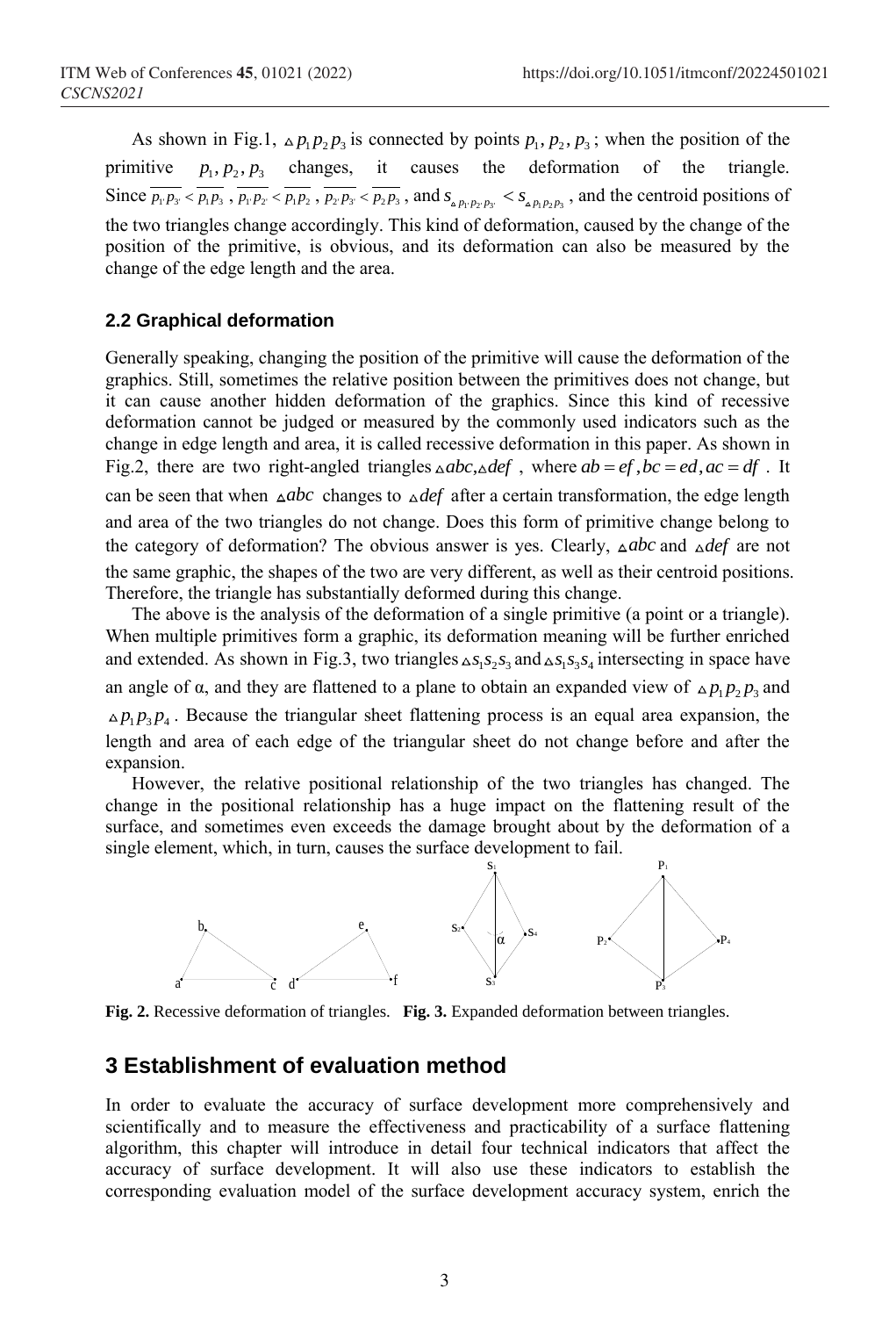evaluation method of surface development accuracy, and provide some help to further optimize the improvement of a surface flattening algorithm.

#### **3.1 Relative edge length error index (single object evaluation)**

Since free-form surfaces are often theoretically non-developable, the flattened view will inevitably be deformed. For the evaluation of the development accuracy of non-developable surfaces, the relative edge length change rate is often used to evaluate the surface development accuracy. In the process of surface flattening, the triangular mesh model is frequently used for expansion. The length of the edge of triangles in a three-dimensional mesh surface undergoes a change before and after the expansion, which results in some edges being stretched and some others being squeezed to get shortened. This deformation is caused by the change in the position of the primitives, which is a local deformation of a single object. This edge length variable can be calculated by equation (1).

$$
e_{l} = \sum_{i=1}^{n} \left| l_{i} - l_{i}^{p} \right| \bigg/ \sum_{i=1}^{n} l_{i}
$$
 (1)

where  $e_i$  is called the average value of the relative edge length error of the surface;  $l_i$  is the actual edge length of the 3D mesh triangle;  $l_i^p$  is the flattened edge length of the triangle, and *n* is the number of triangle grid edges.

### **3.2 Relative area error index (single object evaluation)**

During the development of the surface, due to the deformation force, the triangles will deform correspondingly, and cause their area to change. This is also the evaluation point that many surface flattening algorithms focus on. The effectiveness of the algorithm is directly evaluated by the area change of the entire surface before and after the expansion, or the deformation change of the entire surface is calculated by calculating the area change of each triangle. Therefore, the relative area error index is also an indispensable index in the evaluation system of the accuracy of surface development. The deformation can be calculated by equation (2):

$$
e_s = \sum_{i=1}^{n} \left| s_i - s_i^p \right| \bigg/ \sum_{i=1}^{n} s_i \tag{2}
$$

where  $e_s$  is the average value of the relative area error of the surface;  $s_i$  is the actual area of the 3D mesh triangle;  $s_i^p$  is the area of the flattened triangle; and *n* is the number of triangles.

#### **3.3 Relative displacement error index**

Flattening the space surface to a plane is the process of flattening the subdivided triangular meshes to a plane one by one. The deformation of a single triangle has been included in the evaluation system of the accuracy of the surface expansion in the above process. However, due to the local deformation of a single triangle, the interaction between the triangles will occur, and this local deformation is caused by the adjacent relationship between the triangles. Propagation affects the deformation of adjacent triangles and even the entire mesh surface. As shown in Fig.4, according to a certain surface flattening method, the space curved piece is flattened. It can be seen that the relative positional relationship between the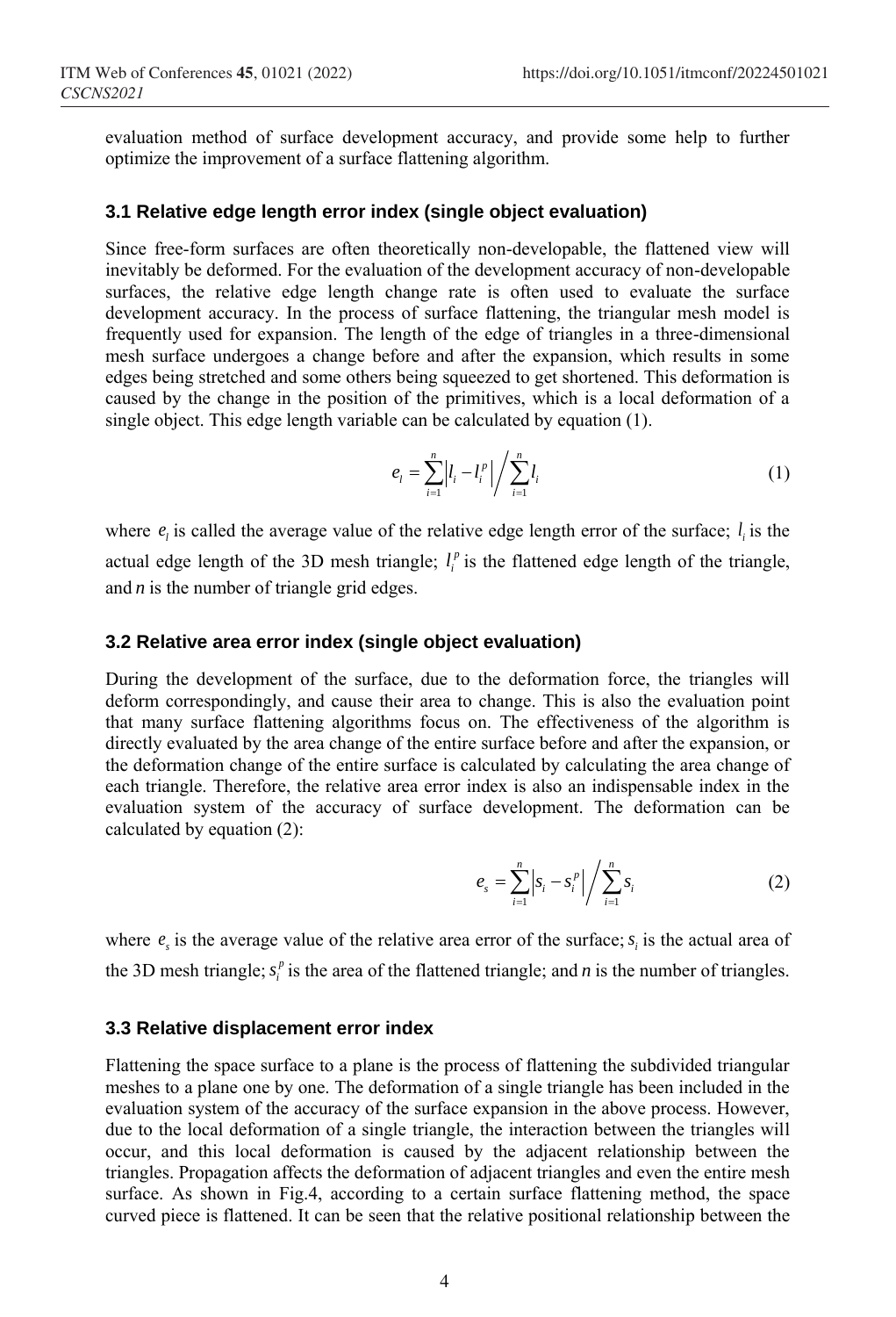spatial triangle, and the flattened triangular piece, has changed. The relative displacement between such triangles has also been changed. Such changes are common in the process of surface flattening. They are one of the causes of surface development errors. In order to introduce such a relative displacement error between triangles into the evaluation system of surface development accuracy, as well as to globally evaluate the accuracy of surface development, it is necessary to find a constant reference point for the quantitative calculation of relative displacement. During the surface development process, a single triangle will change, and the position of the primitive will also move with it. However, a reference point or a starting point for stepwise flattening will be generally chosen for surface development, so this reference point is the most suitable reference point. As shown in Fig. 4, the relative displacement offset of the centroid of the triangular plate before and after the development is calculated using the development reference point as a base point. The specific computation method can be counted by using formula (3):

$$
e_d = \sum_{i=1}^{n} \left| d_i - d_i^p \right| \bigg/ \sum_{i=1}^{n} d_i \tag{3}
$$

where  $e_d$  is the average relative displacement error of the surface;  $d_i$  is the distance between the centroid of a triangle in a three-dimensional grid and the unfolding reference point;  $d_i^p$  is the distance between the centroid of the plane triangle corresponding to the flattened space triangle and the unfolded reference point; and *n* is the number of triangles.



**Fig. 4.** Relative orientation deformation of triangle: (a) the graph before flattening, the directional angle between triangle  $m$  and  $n$  is  $\beta$ , (b) the graph after flattening, the directional angle between triangle  $m'$  and  $n'$  is  $\beta'$ .

#### **3.4 Relative direction error index**

Since the relative area error  $(e_s)$  and the relative edge length error  $(e_l)$  are only used to evaluate the development accuracy of a single triangle, they are, in fact, two local accuracy evaluation indicators, and cannot fully measure the development accuracy of a flattening method. Therefore, this article introduces a more accurate evaluation index, the relative angle change rate. Before and after the surface has been unfolded, the relative orientation between the triangles changes accordingly, and that is why  $e_s$  and  $e_l$  cannot reflect this change. Still, the change in the orientation between triangles has a huge impact on the overall development result. The flattening graphic is determined by the positional relationship between the triangles.

In order to reflect the change of this relative positional relationship, the development surface is taken as a whole, and the reference point of the development is used as a reference. The change in the relative angle between the centroid of the triangle and the development reference point (β as shown in Fig.4.) is evaluated, unfolding accuracy. The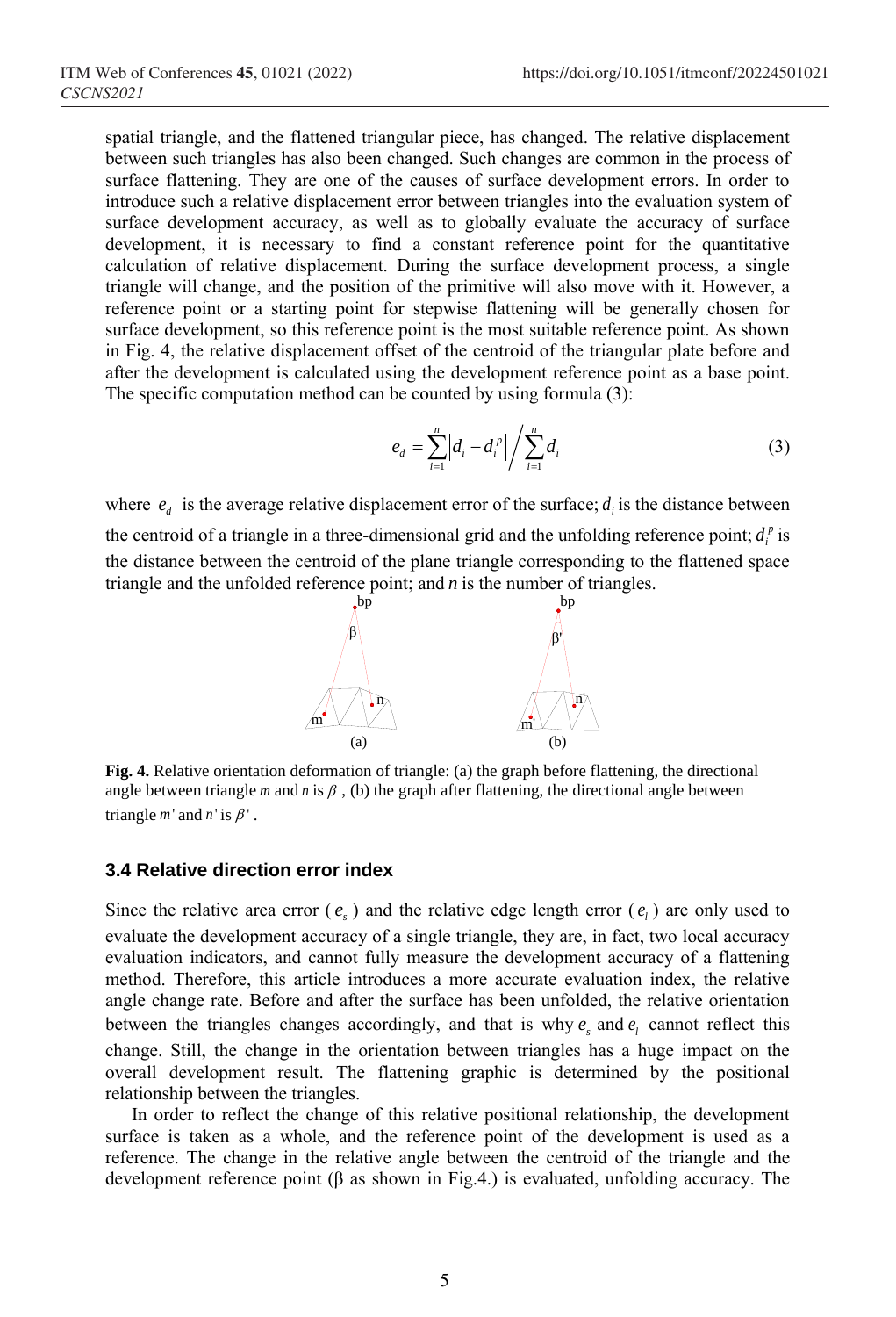relative direction error  $(e_a)$  can be calculated by formula (4), so that the local and global comprehensive evaluation of the unfolding graph can be realized:

$$
e_{a} = \sum_{i=1}^{n} \left| \arg_{i} - \arg_{i}^{p} \right| \bigg/ \sum_{i=1}^{n} \arg_{i} \tag{4}
$$

where  $e_a$  is the average relative direction error of the surface; ang<sub>i</sub> is the connection angle between the centroid of the three-dimensional grid triangle and the unfolding reference point;  $ang_i^p$  is the connection angle between the centroid of the flattened triangle and the unfolded reference point; and  $<sup>n</sup>$  is the number of triangles.</sup>

In order to further evaluate the accuracy of surface development, the quality attributes of patches are introduced, and the accuracy of surface development is supplemented by the minimum displacement energy of triangular patches. During the flattening process of the surface, all patches are finally located on the same plane, so the change of the displacement energy in the *z* direction can be ignored, and only the displacement energy in the x and y directions should be considered. The specific calculation method is shown in formula (5):

$$
e_{g} = \sum_{i=1}^{n} \Big| g(x, y)_{i} - g(x, y)_{i}^{p} \Big| \cdot v_{x} \cdot v_{y} \Big| \sum_{i=1}^{n} g(x, y)_{i} \tag{5}
$$

where  $e_g$  is the average relative displacement energy of the surface;  $g(x, y)_i$  is the displacement energy at the centroid of a triangle in a three-dimensional grid  $(x, y)$  direction);  $g(x, y)$ <sup>*p*</sup> is the flattening displacement energy at the centre of the triangle;  $v_x$ ,  $v_y$  are unit vectors in the *x* and *y* direction, *n* is the number of triangles.

## **4 Quantitative design of evaluation index**

In order to further quantify the evaluation index of surface development accuracy, a scientific, reasonable and comprehensive evaluation model of surface development accuracy has been constructed, and the surface development accuracy is quantified by expression (6):

$$
e_{\text{flattening}} = k_1 \cdot e_1 + k_2 \cdot e_s + k_3 \cdot e_d + k_4 \cdot e_a + k_5 \cdot e_g, \quad k_1 + k_2 + k_3 + k_4 + k_5 = 1 \tag{6}
$$

where,  $e_{\text{flattening}}$  is the comprehensive evaluation value of surface development accuracy;  $k_1$  is the relative edge length error weight value of the surface;  $k_2$  is the surface relative area error weight value;  $k_3$  is the surface relative displacement error weight value;  $k_4$  is the surface relative direction error weight value; and  $k<sub>5</sub>$  is the surface relative displacement energy weight value.

According to formula (6), the error of surface development can be calculated and the effect of surface development can be evaluated, but different values of the weight coefficients  $k_1$ ,  $k_2$ ,  $k_3$ ,  $k_4$ ,  $k_5$  will directly affect the comprehensive evaluation value of surface development accuracy, and thus affect reasonable judgment. Therefore, further selection of the reasonable weight coefficient value through surface expansion experiments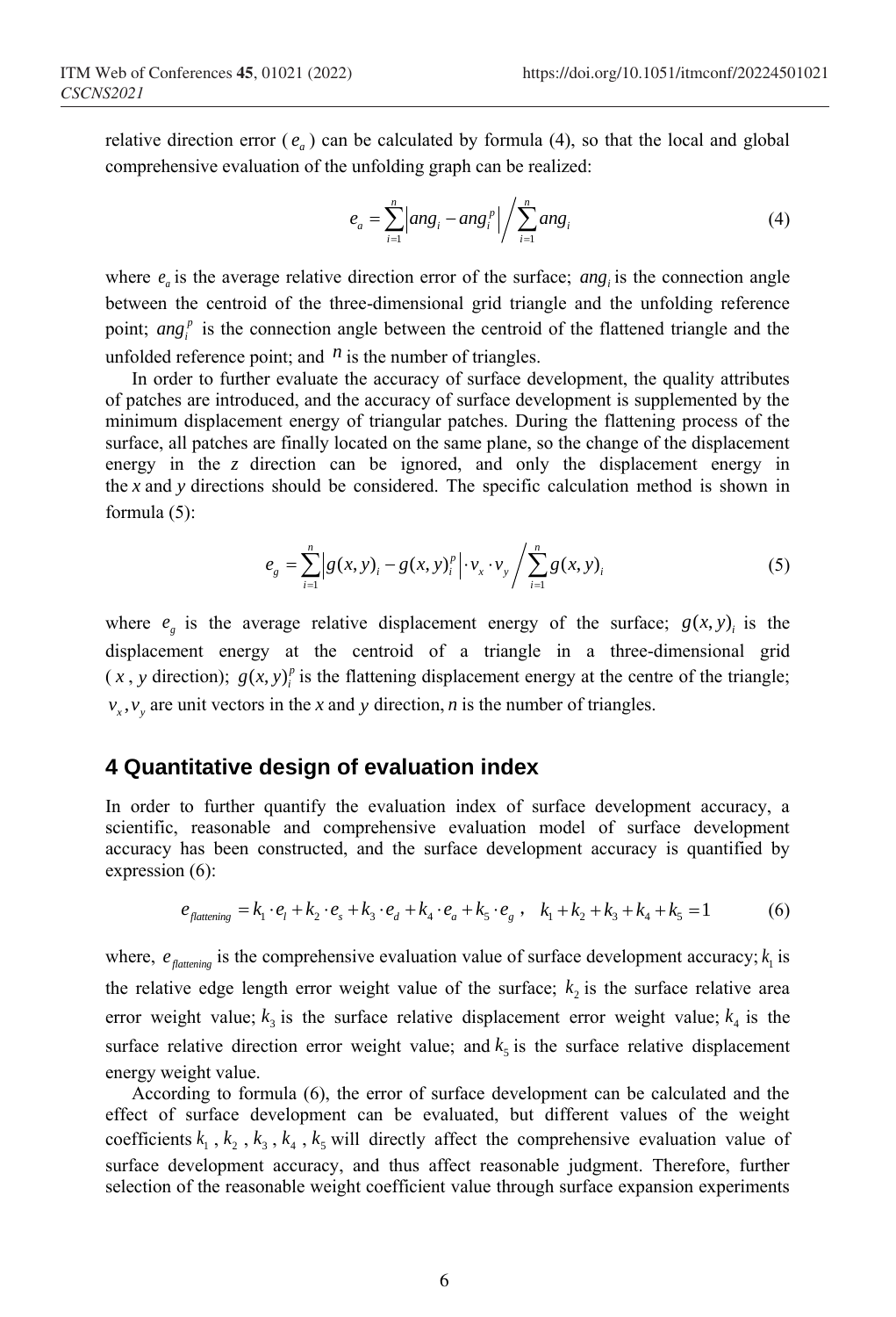is needed. This makes the evaluation system more instructive and improves its practical value.



**Fig. 5.** Flattening of a partial sphere: (a) a mesh of partial-sphere, and (b) the flattening result of (a).

As shown in Fig.5, a partial spherical surface has been used for the flattening test, and, according to different weight coefficients, the unfolding accuracy values of the same model surface have been calculated. After plenty of tests and comparisons (some test results are listed in Table 1), a more appropriate weight reference value has finally been selected:  $k_1 = 0.25$ ,  $k_2 = 0.25$ ,  $k_3 = 0.20$ ,  $k_4 = 0.20$ ,  $k_5 = 0.10$ .

| Model          | $K_1$ | K <sub>2</sub> | Kз   | $K_4$ | K5   | <b>C</b> flattening |
|----------------|-------|----------------|------|-------|------|---------------------|
| Partial-sphere | 0.30  | 0.35           | 0.15 | 0.10  | 0.10 | 0.01087344          |
| Partial-sphere | 0.30  | 0.30           | 0.20 | 0.10  | 0.10 | 0.01123564          |
| Partial-sphere | 0.25  | 0.30           | 0.25 | 0.10  | 0.10 | 0.01824917          |
| Partial-sphere | 0.35  | 0.35           | 0.10 | 0.10  | 0.10 | 0.00617236          |
| Partial-sphere | 0.30  | 0.25           | 0.25 | 0.10  | 0.10 | 0.00712849          |
| Partial-sphere | 0.25  | 0.25           | 0.20 | 0.20  | 0.10 | 0.00302347          |
| Partial-sphere | 0.20  | 0.20           | 0.20 | 0.20  | 0.20 | 0.02346912          |
| Partial-sphere | 0.25  | 0.25           | 0.15 | 0.15  | 0.20 | 0.01136527          |

**Table 1.** The related parameters determination experiment.

## **5 Conclusion**

This paper has analysed the existing evaluation methods of surface development error, the deformation nature of the primitives and the graphics from the entire surface development process. It has studied the causes of a single deformation and deformation transmission from the perspective of local deformation and global deformation. A comprehensive evaluation system for the accuracy of surface development has been proposed, using five indicators, which include the relative edge length error index, the relative area error index, the relative displacement error index, and the relative direction error index. The reference values of the relevant weight coefficients are provided as parts of flattening experiments. The surface development accuracy evaluation system proposed in this paper not only overcomes the limitations of the existing area and edge length errors as evaluation methods, but also provides some reference for the reasonable evaluation of surface development accuracy and the optimization and improvement of surface flattening algorithms. Thus, it bears certain practical value.

## **References**

1. Gan, M. C., Tan, S. T., Chan, K. W. Flattening developable bi-parametric surfaces. Computers& Structures, 58(4):703-708. (1996)